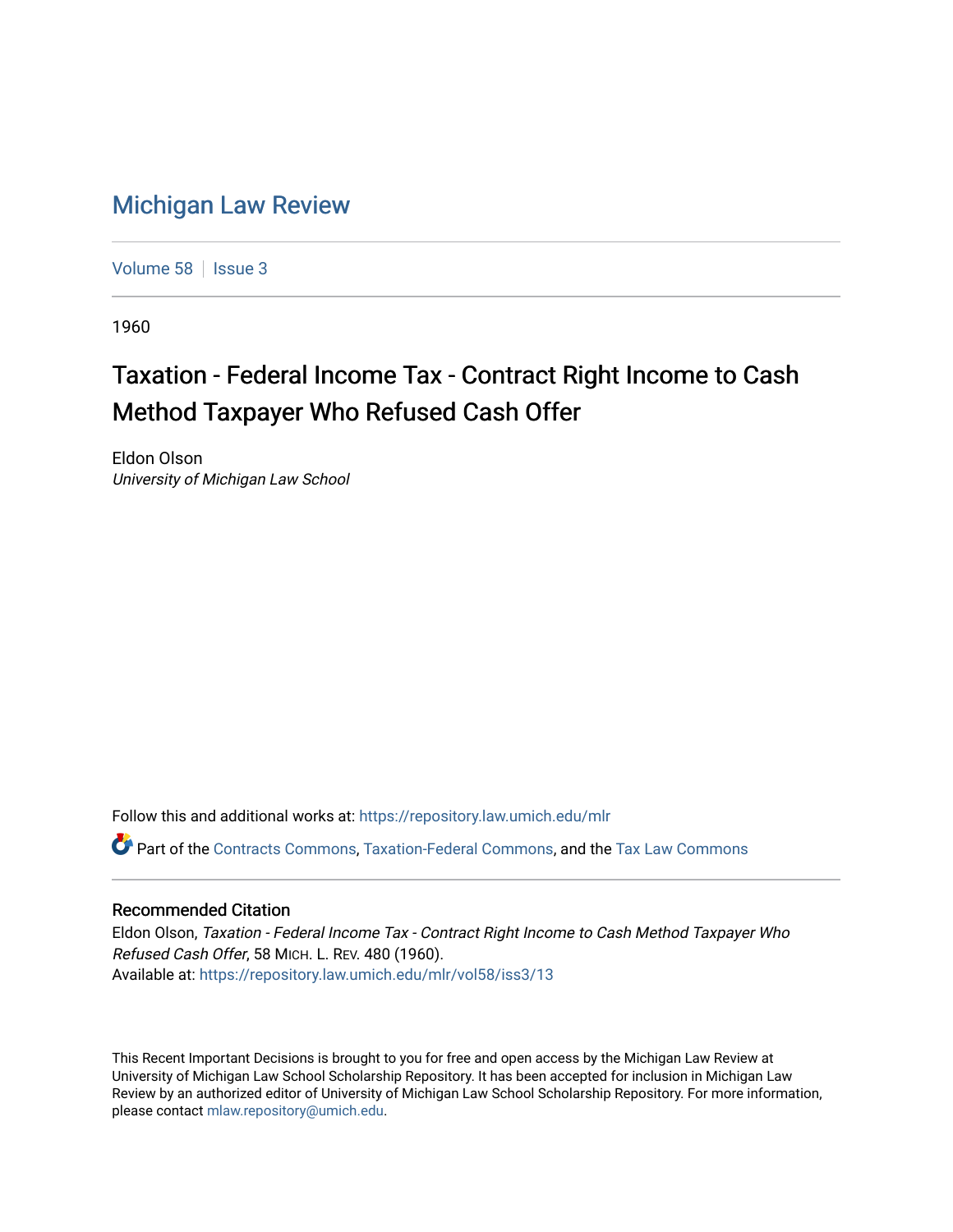TAXATION-FEDERAL INCOME TAX-CONTRACT RiGHT INCOME TO **CASH** METHOD TAXPAYER WHO **REFUSED CASH** OFFER-During 1951 petitioner, a cash method taxpayer, executed a mineral lease. As part of the consideration petitioner was to receive an unconditional bonus or advance royalty of fixed amount. The lessee was ready, able and willing to pay the entire amount on execution, but at petitioner's request the contract provided for a small payment on execution with one-half the balance due on January 5th of each of the next two years. About one month before each due date the contract rights were discounted at a bank of which petitioner was a director. The lessee remained ready, able and willing to make full payment of the unpaid portion at all times after execution. Respondent Commissioner assessed a deficiency because petitioner had not included the discounted value of the future payments in his gross income for 1951. In a Tax Court proceeding, *held,* for respondent, two judges dissenting. Where a cash offer is refused, if the unconditional contract right actually received is readily and immediately convertible to cash, its face amount is taxable income to a cash method taxpayer in the year of execution. *Frank Cowden, Sr.,* 32 T.C. No. **73** (1959).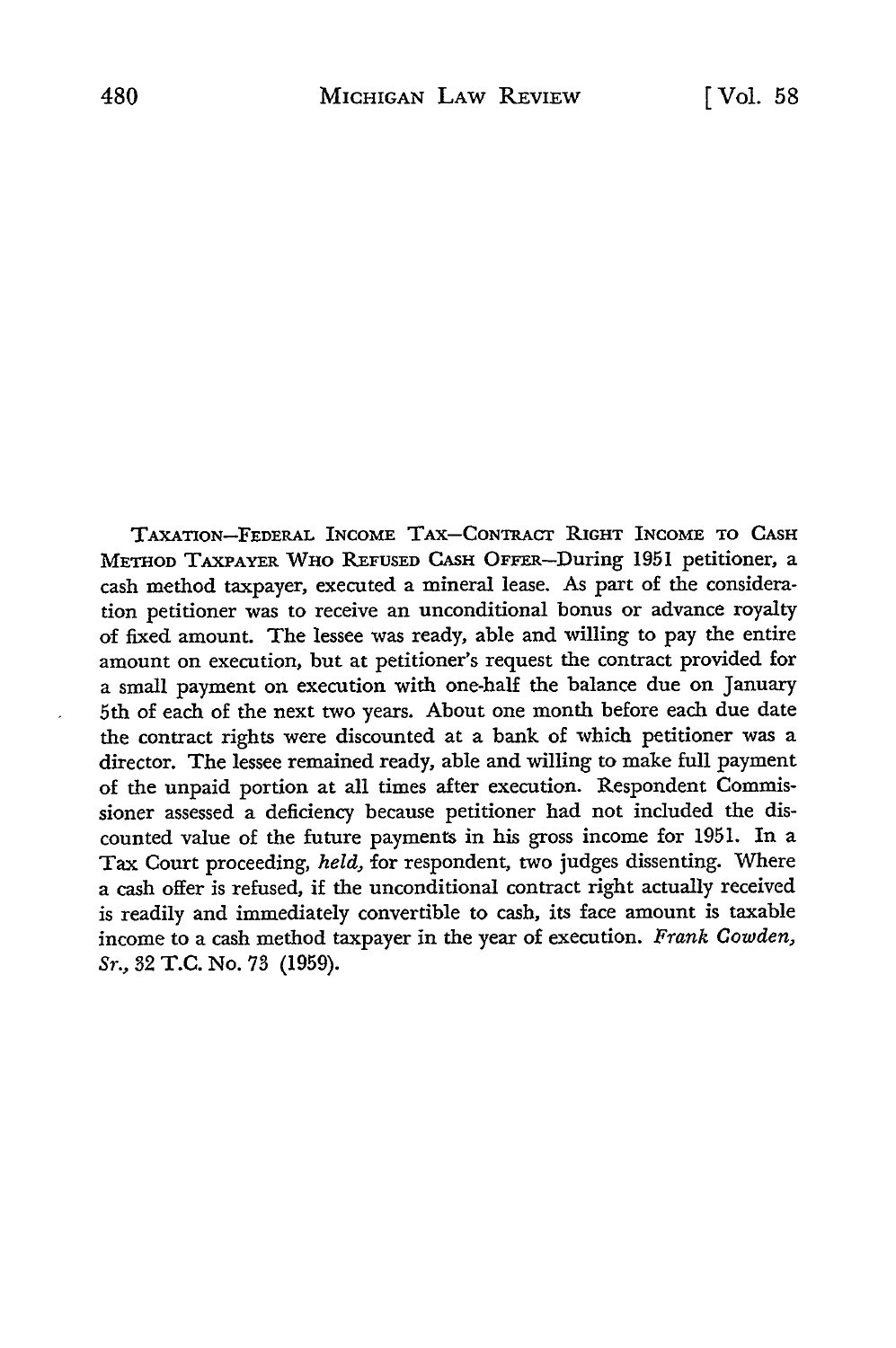**1960 ] RECENT** DECISIONS

The outstanding advantage of the cash receipts and disbursements method of accounting is its simplicity, but income so computed may vary materially from that calculated under the accrual method. Property and cash actually received are income under either method. Rights to receive future payments are normally income under the accrual method, but are income under the cash method only when they have a fair market value and thus are the "equivalent of cash."<sup>1</sup> If a contract right is not the equivalent of cash when created, courts may still find "constructive receipt"<sup>2</sup> at some time prior to actual payment and hold that the cash method taxpayer has realized income even though he has received neither cash, property, nor contractual rights with fair market value. The two doctrines emphasize different factors.3 Cash equivalent deals with one aspect of the general problem of *what* non-cash benefits constitute income. Contract rights with fair market value are treated like property and taxed when received. Constructive receipt is a fiction which determines *when* certain income is realized<sup>4</sup> and is applicable only to cash method taxpayers.<sup>5</sup> In essence, the doctrine of constructive receipt regards income which is unqualifiedly available to a cash method taxpayer as though it had been received at the time it became available.<sup>6</sup> The time of actual receipt is irrelevant. The doctrine does not appear in the code and for many years it was strictly limited<sup> $\tau$ </sup> to situations where there was unfettered command<sup>8</sup> but not actual possession, or where

1 See, generally, 2 METENs, LAw **OF FEDERAL** INCOME TAXATION, **C. 11 (1955).** There is an established market for negotiable instruments and they normally qualify as the equivalent of cash.

2 See, generally, 2 **MERTFNs, LAw OF FEDE A. INCOME** TAXATION, **C. 10 (1955);** comment, 45 **ILL.** L. REv. **77 (1950);** Zarky, "Problems in Constructive Receipt and Deferral of Income," PROC. **N.Y.U. 13TH ANNUAL** INsrrrtrE **ON** FEmtAL TAXATION **53 (1955).**

**3** But both serve to limit the extent to which the cash method results in postponing the realization of income. "The doctrine of constructive receipt was, no doubt, conceived **by** the Treasury in order to prevent a taxpayer from choosing the year in which to return income merely **by** choosing the year in which to reduce it to possession." Justice Frankfurter in Ross v. Commissioner, (1st Cir. 1948) **169** F. (2d) 483 at 491.

**4** I.R.C., §451 (a) gives the general rule as the year in which received, unless the taxpayer's accounting method requires another period. But see Automobile Club of Michigan **v.** Commissioner, **353 U.S. 180 (1957).** Note that a decision not to apply the doctrine may determine whether certain income will ever be realized, as when a contract right later becomes partially uncollectible.

**5** Harbor Plywood Corp. v. Commissioner, 14 **T.C. 158 (1950),** affd. (9th Cir. **1951) 187** F. **(2d)** 734.

**0** Ross v. Commissioner, note 3 supra, at 490. See George W. Drysdale, **32 T.C. 378 (1959). Cf.** Treas. Reg. §1.451-2. <sup>7</sup> See, e.g., Alice H. Moran, **26** B.T.A. 1154 **(1932),** affd. (1st Cir. **1933) 67** F. **(2d) 601.**

The doctrine was substantially broadened in 1948 when it was held to be a rule of law and thus available to the taxpayer as a defense in the year of actual payment, even though the statute of limitations prevents taxation in the year the income was constructively received. Ross v. Commissioner, note 3 supra.

**<sup>8</sup>**"The income that is subject to a man's unfettered command and that he is free to enjoy at **his** own option may be taxed to him as his own income whether he **sees** fit to enjoy it or not." Justice Holmes in Corliss v. **Bowers,** 281 **U.S. 376** at **378 (1930).** Although **this** case was decided under what is now **§676,** this language is often referred to in constructive receipt cases. **E.g.,** Loose v. United States, (8th Cir. 1934) 74 F. **(2d)** 147.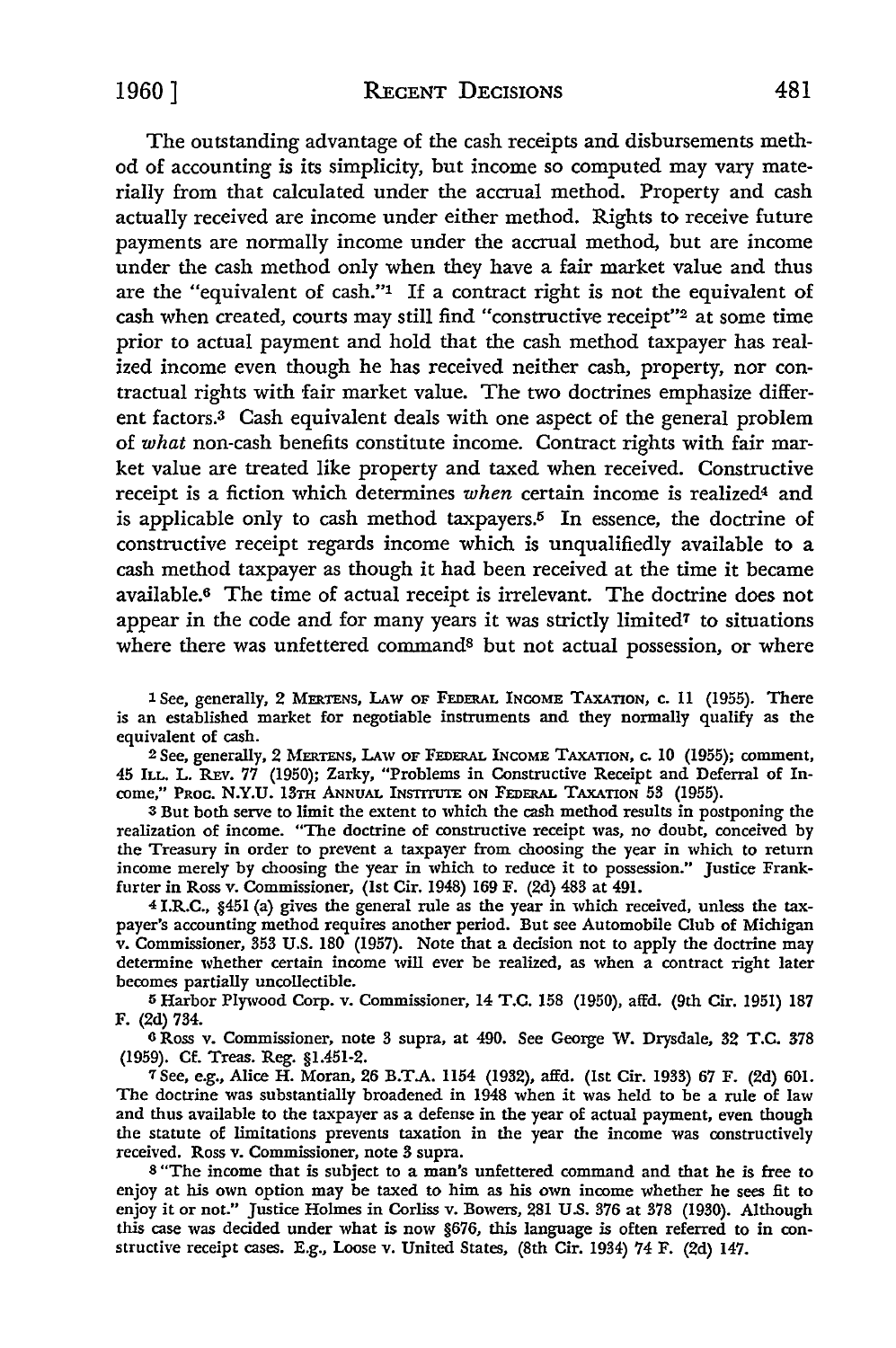the taxpayer turned his back<sup>9</sup> on income to which he had a present legal right. A frequently-cited example where the court found "an unrestricted right to demand payment" involved a taxpayer who failed to clip and cash matured interest coupons.<sup>10</sup> Constructive receipt was not applied in cases like the instant one, where the taxpayer did not have an existing right to the money when the cash offer was made.<sup>11</sup> Apparently this is recognized by the majority in the principal case, since they do not mention constructive receipt. The court does find that **"....** here the bonus payments were not only readily but immediately convertible to and were the equivalent of cash and for that reason had a fair market value in their face amounts." The court thus assumes that they have a fair market value because they are readily convertible to cash. But the fact that a promise to pay in the future can be converted into cash "by seeking out a purchaser and higgling with him on the basis of the particular transaction"<sup>12</sup> has not previously been grounds for holding that contractual rights have a fair market value. It was stipulated in the principal case that while the discounting bank had, over several years, acquired a number of such obligations in like manner, such transactions were not considered commonplace. And even if there were a commercial market for such rights in this area of Texas, these noninterest-bearing obligations would not be worth their face amount at execution. But the court ignores the discounted value determined by respondent and taxes their face amount. The chief emphasis of the court seems to be on the fact that taxpayer refused to enter into a contract calling for immediate cash payment. The cash offer may bear on the solvency of the promisor and thus on- the value of the rights, but it is not relevant to the question whether there is a commercial market for such rights. If the court really wants to tax these rights under the doctrine of cash equivalent, the best rationalization would be to hold that the existence of a commercial market is unnecessary if the promisor provides a "one-buyer market" by remaining willing and able to pay cash after execution of the deferred payment contract. 13 However, if the crucial fact is that Mr. Cowden "turned his back" on a cash offer, the court is really extending<sup>14</sup> the doctrine of

**9** Hamilton Nat. Bank of Chattanooga, 29 B.T.A. **63** at **67 (1933)** (holder **of** promissory note refused to accept early payment when maker had right to pay before due date).

**10** Loose v. United States, note 8 supra.

**11** Richards' Estate v. Commissioner, (2d Cir. 1945) **150** F. (2d) **837** (no constructive receipt when offer in compromise of a judgment was accepted only on condition that a portion not be paid until a subsequent year). See J. D. Amend, **13** T.C. 178 (1949).

**12** Judge Learned Hand in Bedell v. Commissioner, (2d Cir. 1929) **30** F. (2d) 622 at 624.

**13** This "one-buyer market" would serve to effectuate the administrative purpose of minimizing disputes as to value and the practical consideration of insuring the taxpayer a method of obtaining cash to pay the tax for the year in which the contract rights are received.

14 A bonus arrangement like that of the principal case was made five years earlier with other Cowdens residing in the same Texas town and there was no attempt to tax the contract right in the year of execution under either theory. R. B. Cowden, P-H T.C. Mem. Dec. [50,304 (1950), remanded for decision in accordance with agreement of parties (5th Cir. **1953)** 202 F. (2d) 748.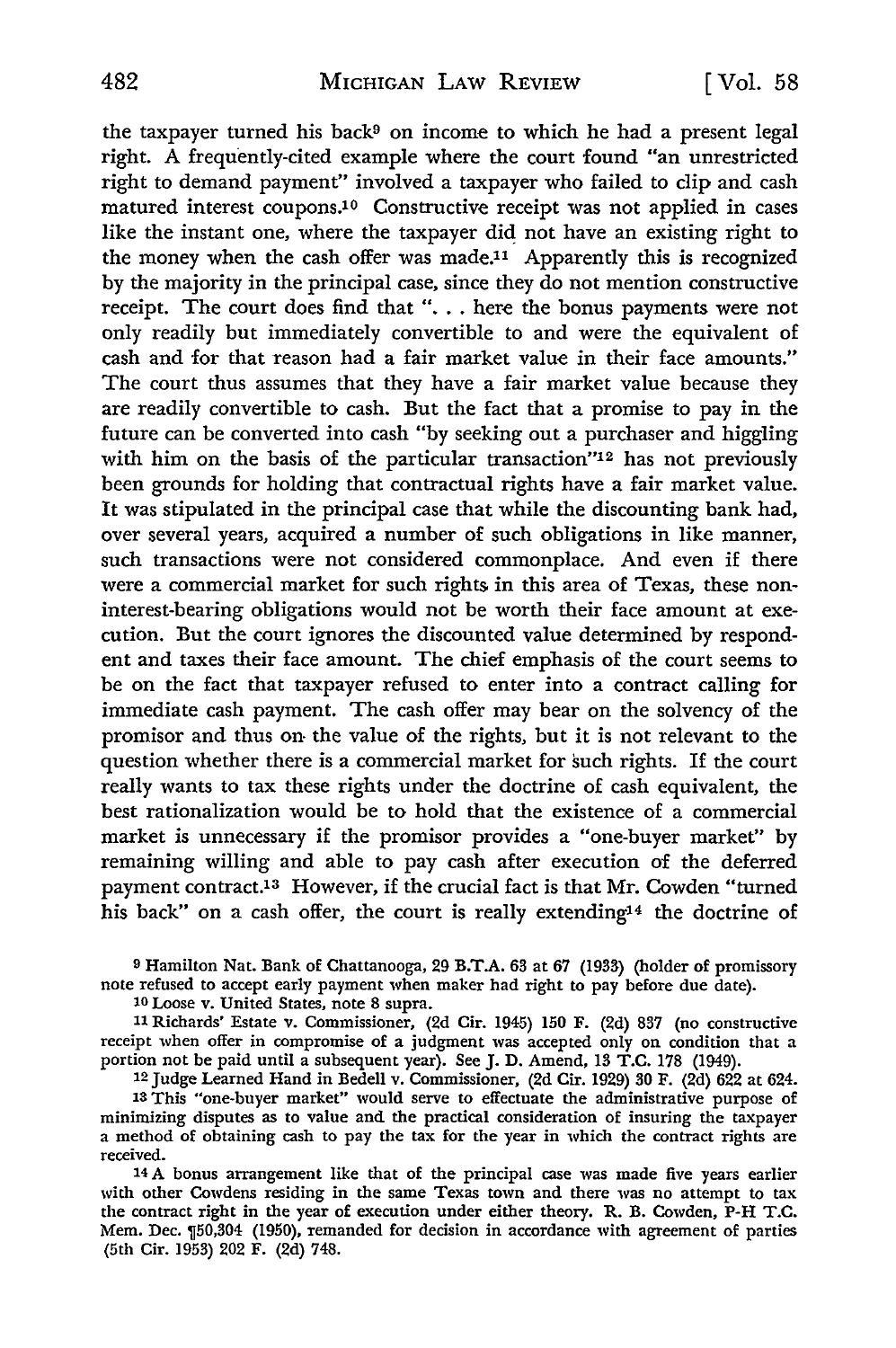RECENT DECISIONS

constructive receipt rather than cash equivalent. This is the view taken by the dissent which concludes that **"....** this is a far reaching and dangerous extension of the doctrine of constructive receipt." That such extension is not unintentional is confirmed **by** another recent Tax Court decision in a case involving a Michigan taxpayer's attempt to defer compensation. In *George W. Drysdale'5* the employment contract provided that the salary was to be paid directly to a trustee (who was a party to the contract) and to be unavailable to the cash method employee until he became 65 or retired. Before entering into this contract the employee refused an offer of direct payment with no apparent motive other than tax avoidance.<sup>16</sup> The court found constructive receipt, $17$  emphasizing that the right was nonforfeitable and treating the trustee as an agent of the employee. The *result* in *Drysdale* is in accord with previous compensation cases involving a trust arrangement, but there was no precedent for finding constructive receipt where the taxpayer did not have unfettered control over the money and could not legally obtain it if he wanted to.<sup>18</sup>

Thus far rights to future payments arising under a land contract unaccompanied by a promissory note have seldom been taxed. Where such rights have been taxed, there has been a commercial market for them and the cash equivalent doctrine has been used.19 Assuming the principal case is an extension of constructive receipt rather than cash equivalent, it is precedent for finding constructive receipt if a land vendor desiring periodic payments is unfortunate enough to be offered cash.20 But making tax liability depend solely on whether taxpayer had the foresight to warn the promisor not to mention cash is a tenuous distinction which seems unlikely to endure. If, as in the principal case, the court continues to talk the language of cash equivalent where there is no established market, emphasizing that a cash deal was refused, then all contract rights should be held includible in income to the same extent as under the accrual method. The nature of the right received is exactly the same regardless of whether a cash offer

15 32 T.C. **378 (1959),** now on appeal **by** taxpayer to the Court of Appeals for the Sixth Circuit.

**16 Cf.** James F. Oates, **18 T.C. 570 (1952),** affd. (7th Cir. **1953) 207** F. **(2d) 711** (no constructive receipt on similar facts but without a trust arrangement; distinguished in Drysdale on presence of business motive).

<sup>17</sup>**The** court relied solely on Williams v. United States, (5th Cir. **1955) 219** F. (2d) 523, but the reported facts in that case are unclear as to whether the seller of timber became entitled to proceeds *before* he arranged escrow.

**<sup>18</sup>**The court mentioned but did not rely on **E.** T. Sproull, **16 T.C.** 244 **(1951),** affd. (6th Cir. **1952)** 194 F. (2d) 541 (on similar facts court found constructive receipt inapplicable, but taxed the amount paid into trust as an "economic or financial benefit conferred on the employee as compensation in the taxable year').

**19** Paul Haimovitz, P-H T.C. Mem. Dec. **56,015** (1956) ("these contracts for deeds had a fair market value and did readily pass from hand to hand in commercial dealings"). See also Clarence W. Ennis, **23** T.C. **799 (1955).**

**<sup>20</sup>**If constructive receipt occurs when the cash offer is refused or at the moment of execution, the promisor's subsequent willingness to pay in advance should be irrelevant. However, a court could avoid taxing the land vendor on the contract right by emphasizing the presence of a business motive (interest) in deferring payment.